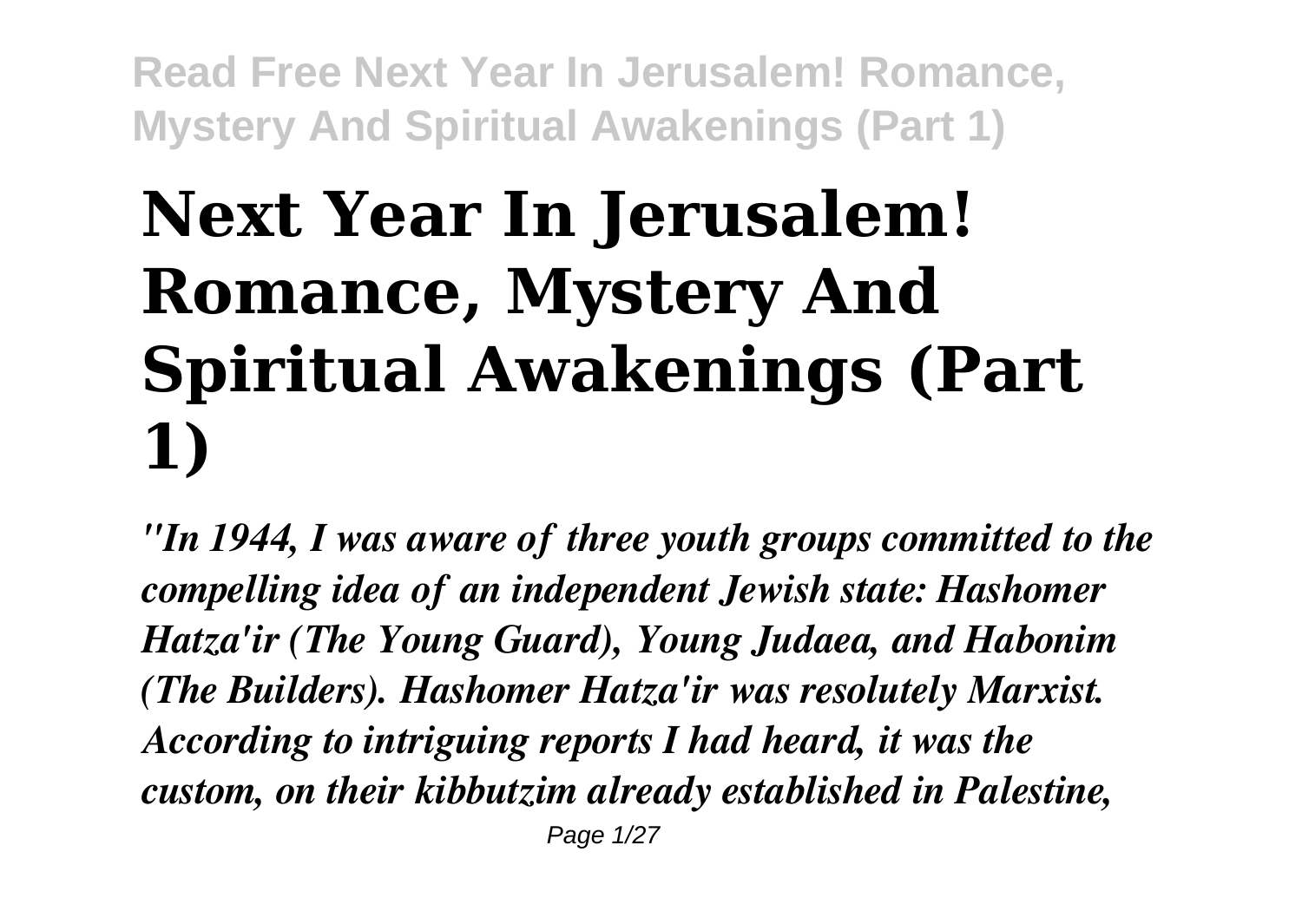*for boys and girls under the age of eighteen to shower together. Hashomer Hatza'ir members in Montreal included a boy I shall call Shloime Schneiderman, a high-school classmate of mine. In 1944, when we were still in eighth grade, Schloime enjoyed a brief celebrity after his photo appeared on the front page of the Montreal Herald. Following a two-cent rise in the price of chocolate bars, he had been a leader in a demonstration, holding high a placard that read: down with the 7cents chocolate bar. Hashomer Hatza'ir members wore uniforms at their meetings: blue shirts and neckerchiefs. "They had real court martials," wrote Marion Magid in a memoir about her days in Habonim in the Bronx in the early fifties, "group analysis, the girls* Page 2/27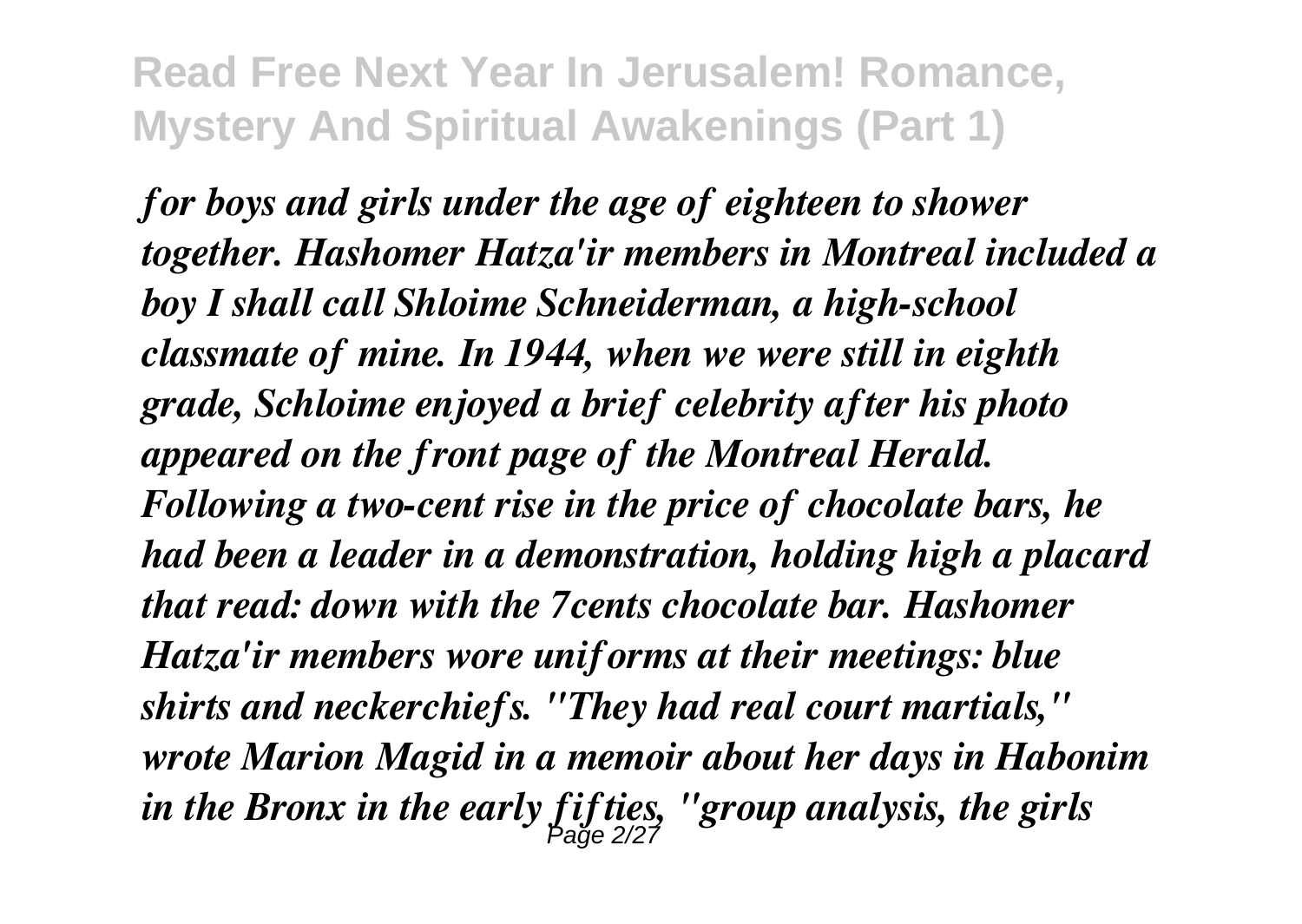*were not allowed to wear lipstick." Whereas, in my experience, the sweetly scented girls who belonged to Young Judaea favored pearls and cashmere twinsets. They lived on leafy streets in the suburb of Outremont, in detached cottages that had heated towel racks, basement playrooms, and a plaque hanging on the wall behind the wet bar testifying to the number of trees their parents had paid to have planted in Eretz Yisrael, the land of Israel. I joined Habonim -- the youth group of a Zionist political party, rooted in socialist doctrine -- shortly after my bar mitzvah, during my first year at Baron Byng High School. I had been recruited by a Room 41 classmate whom I shall call Jerry Greenfeld..." Next Year in Jerusalem recognizes that Jews have often* Page 3/27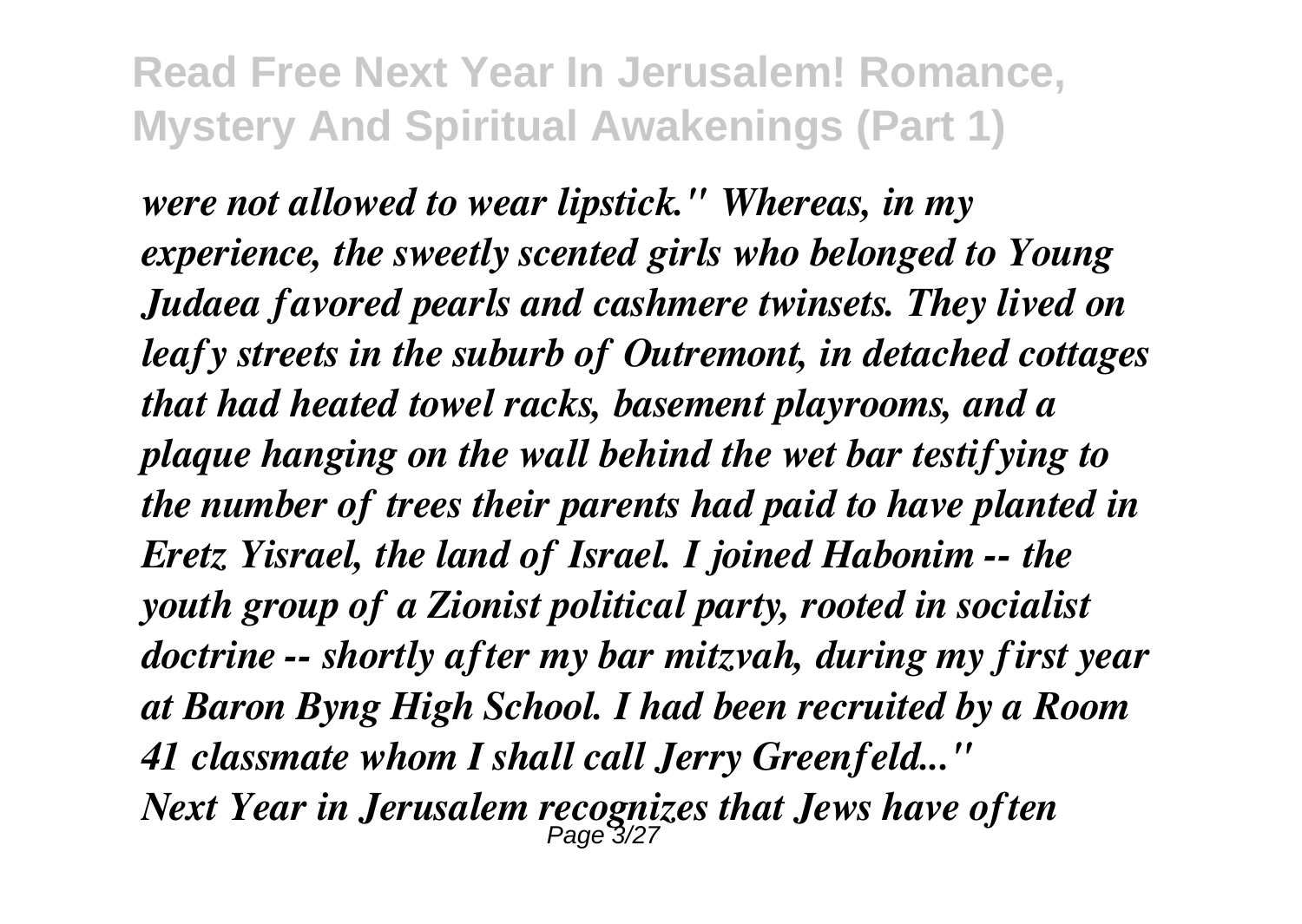*experienced or imaged periods of exile and return in their long tradition. The fourteen papers in this collection examine this phenomenon from different approaches, genres, and media. They cover the period from biblical times through today. Among the exiles highlighted are the Babylonian Exile (sixth century BCE), the exile after the destruction of the Jerusalem Temple (70 CE), and the years after the Crusaders (tenth century CE). Events of return include the aftermath of the Babylonian Exile (fifth century BCE), the centuries after the Temple's destruction (first and second CE), and the years of the establishment of the modern State of Israel (1948 CE). In each instance authors pay close attention to the historical settings, the literature created by Jews and others, and the* Page 4/27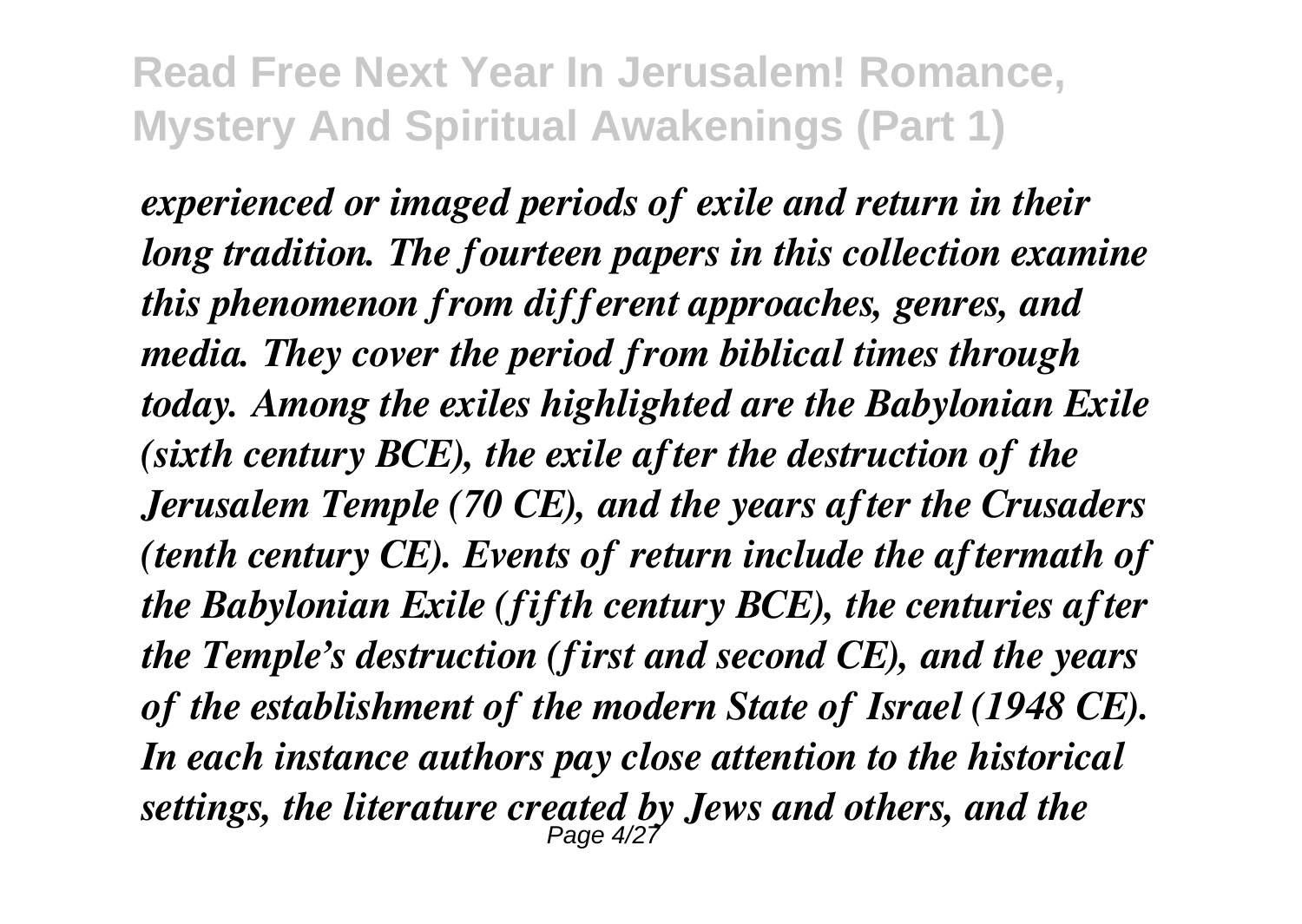*theological explanations offered (typically, this was seen as divine punishment or reward for Israel's behavior). The entire volume is written authoritatively and accessibly. Combining insights from thousands of years of traditional Jewish wisdom with her own utterly relatable first-person storytelling, author Dasee Berkowitz helps you embrace every moment with your family while leaning into the challenges of parenting with renewed perspective and enthusiasm. Commentaries on the Weekly Sidrah*

*A Tale Illustrating Customs and Incidents of Modern Jerusalem, Or, a Sequel to "Home in the Holy Land." My People's Passover Haggadah A Third Year in Jerusalem* Page 5/27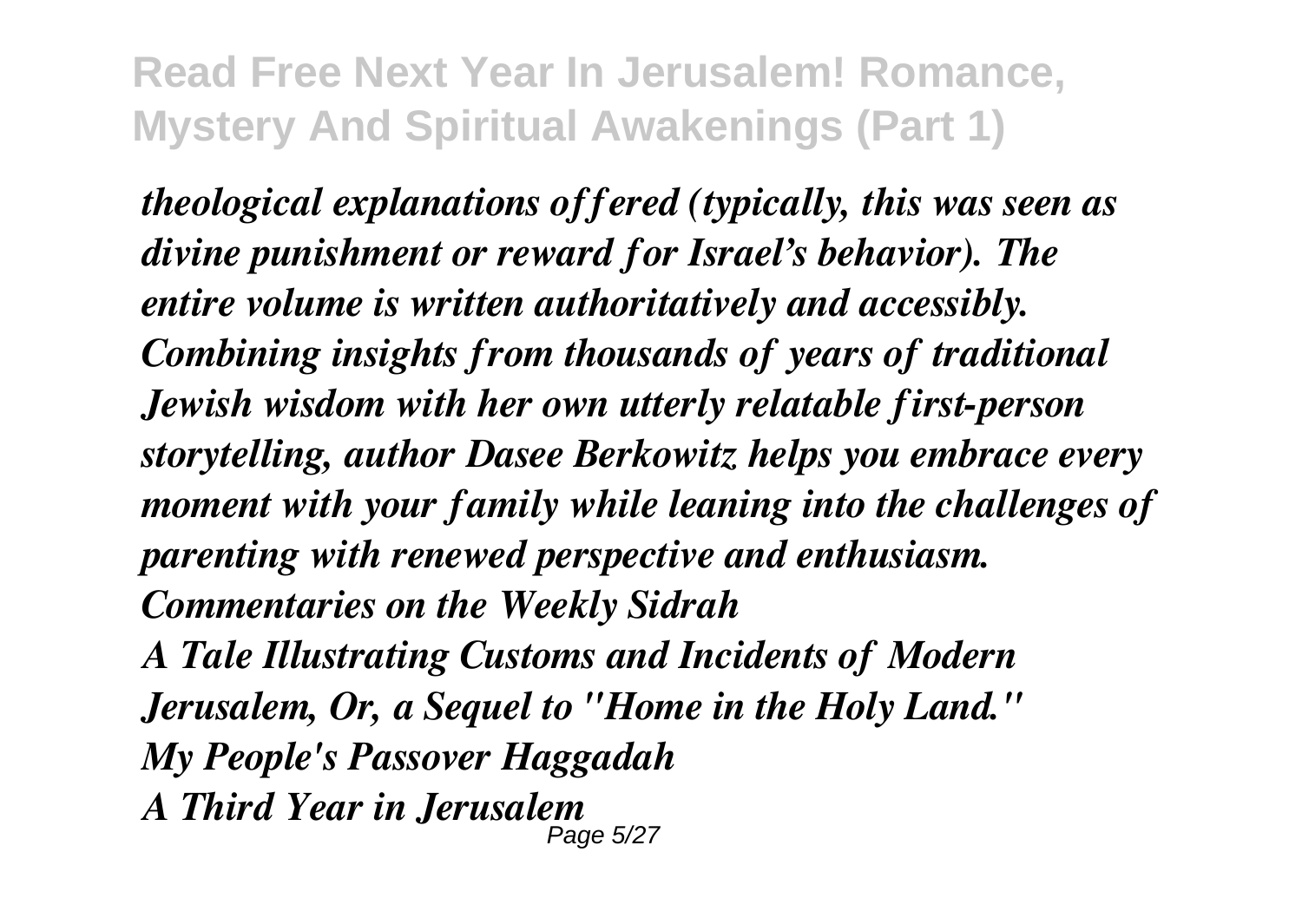#### *To Next Year in Jerusalem, Etc Literacy and Identity Among Young Orthodox Women in Israel*

Medieval Jerusalem was a vibrant international center, home to multiple cultures, faiths, and languages. Harmonious and dissonant voices from many lands, including Persians, Turks, Greeks, Syrians, Armenians, Georgians, Copts, Ethiopians, Indians, and Europeans, passed in the narrow streets of a city not much larger than midtown Manhattan. Patrons, artists, pilgrims, poets, and scholars from Christian, Jewish, and Islamic traditions focused their attention on the Holy City, endowing and Page 6/27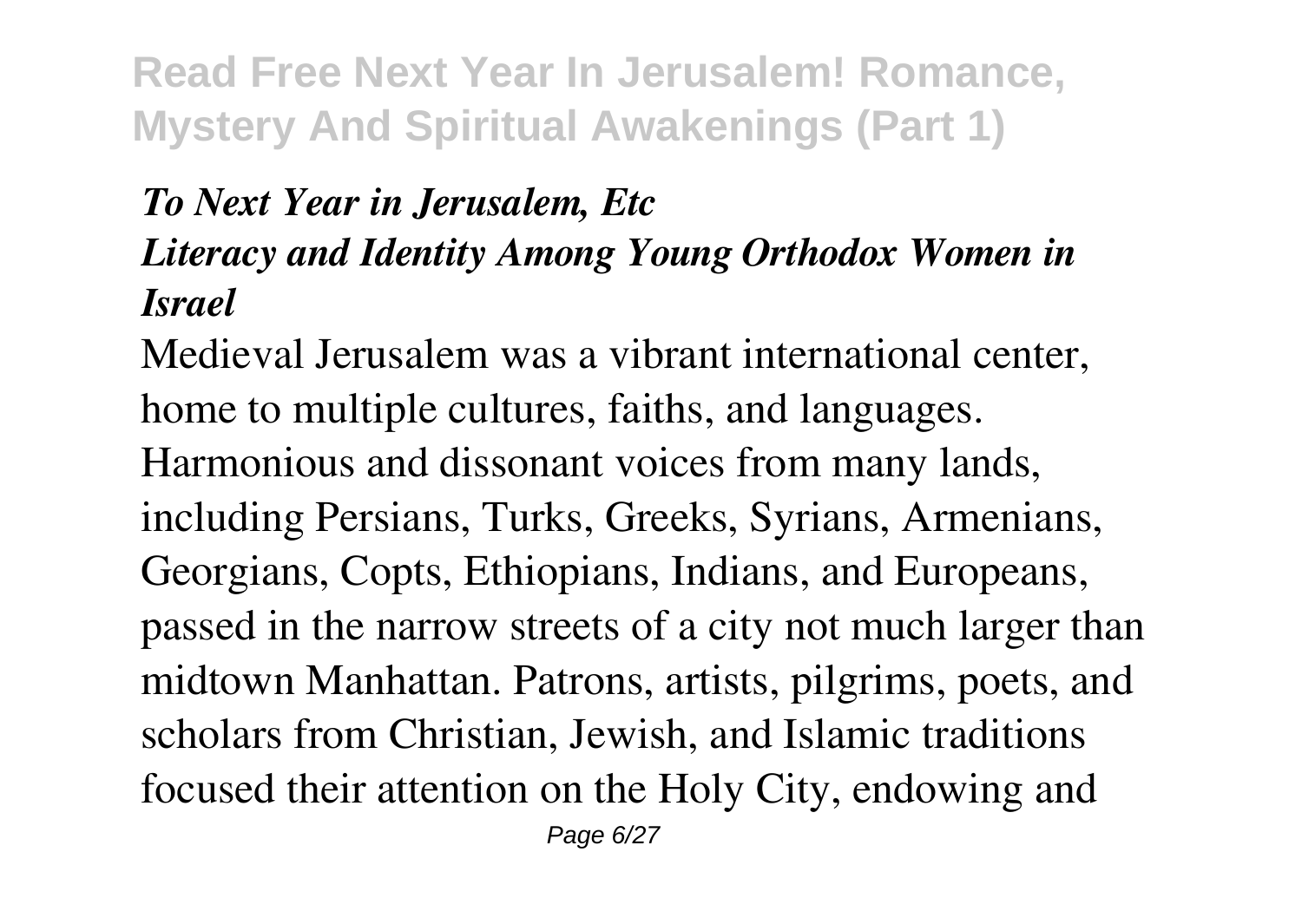enriching its sacred buildings, creating luxury goods for its residents, and praising its merits. This artistic fertility was particularly in evidence between the eleventh and fourteenth centuries, notwithstanding often devastating circumstances<sup>[[from the earthquake of 1033</sup> to the fierce] battles of the Crusades. So strong a magnet was Jerusalem that it drew out the creative imagination of even those separated from it by great distance, from as far north as Scandinavia to as far east as present-day China. This publication is the first to define these four centuries as a singularly creative moment in a singularly complex city. Through absorbing essays and incisive discussions of Page 7/27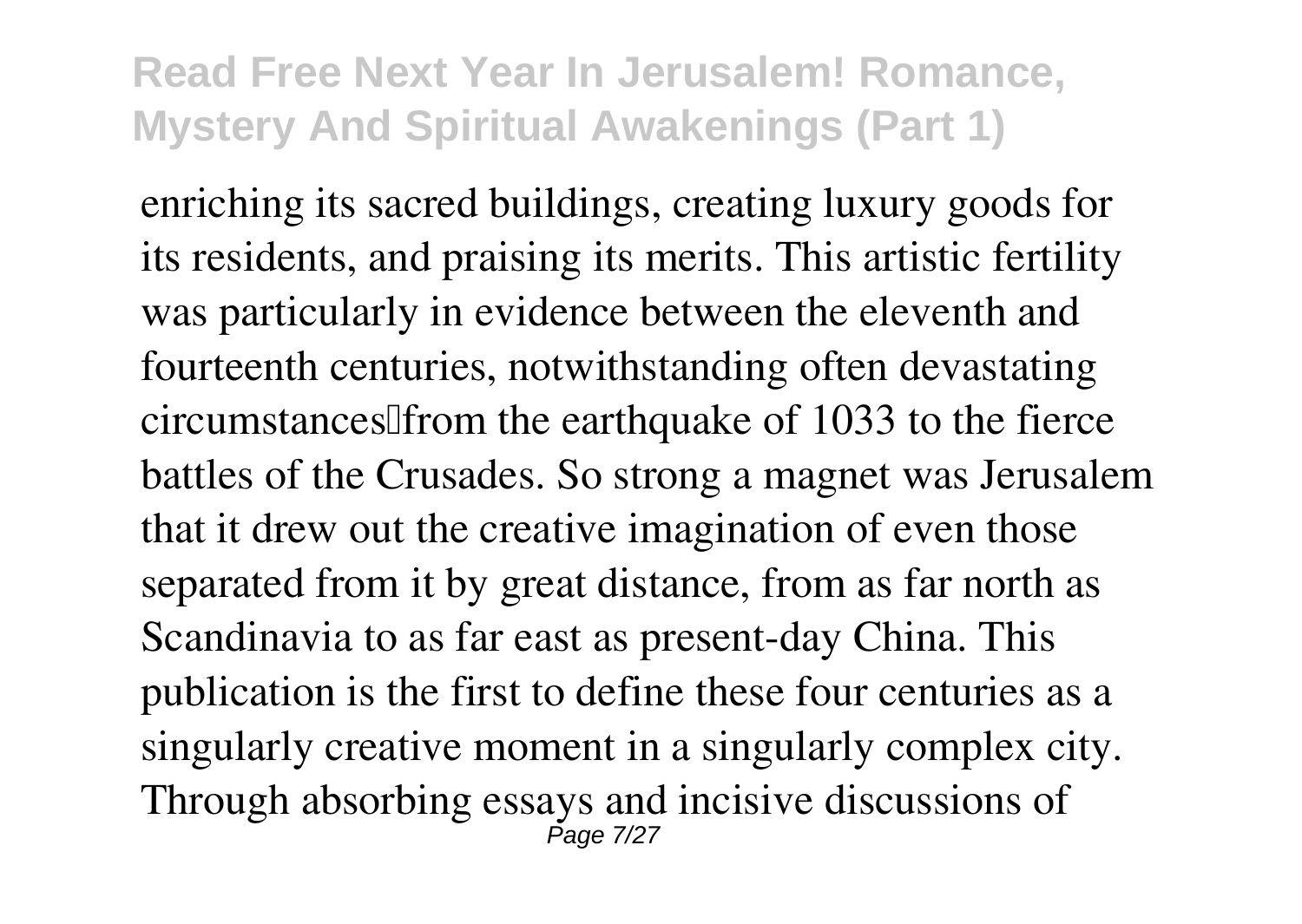nearly 200 works of art, Jerusalem, 100001400: Every People Under Heaven explores not only the meaning of the city to its many faiths and its importance as a destination for tourists and pilgrims but also the aesthetic strands that enhanced and enlivened the medieval city that served as the crossroads of the known world.

'Original and illuminating ... What a good book this is' Jonathan Dimbleby, author and documentary maker In Jerusalem, what you see and what is true are two different things. Maps divide the walled Old City into four quarters, yet that division doesn't reflect the reality of mixed and diverse neighbourhoods. Beyond the crush and frenzy of Page 8/27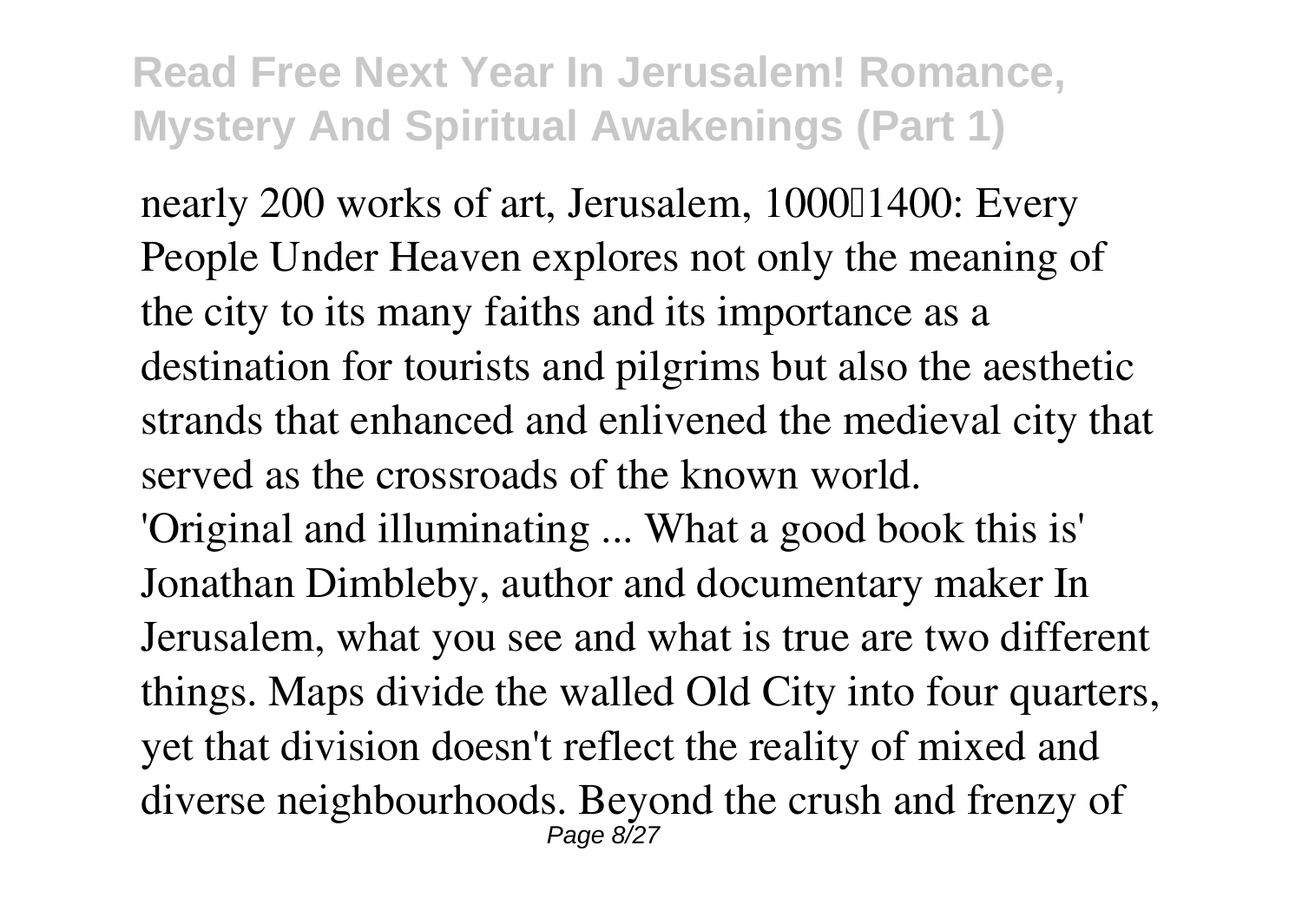its major religious sites, much of the Old City remains little known to visitors, its people overlooked and their stories untold. Nine Quarters of Jerusalem lets the communities of the Old City speak for themselves. Ranging through ancient past and political present, it evokes the city's depth and cultural diversity. Matthew Teller's highly original 'biography' features the Old City's Palestinian and Jewish communities, but also spotlights its Indian and African populations, its Greek and Armenian and Syriac cultures, its downtrodden Dom Gypsy families and its Sufi mystics. It discusses the sources of Jerusalem's holiness and the ideas - often startlingly Page 9/27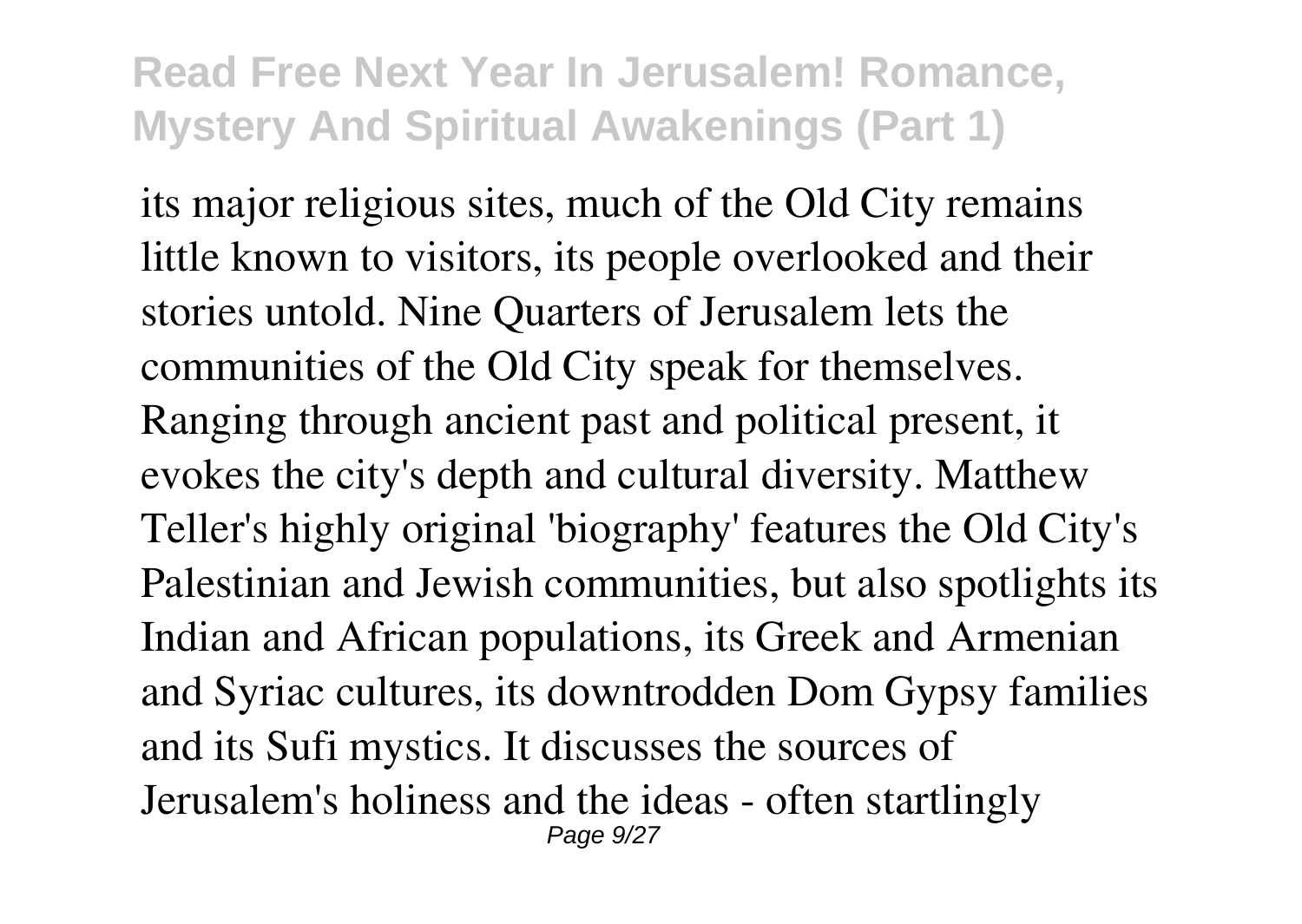secular - that have shaped lives within its walls. It is an evocation of place through story, led by the voices of Jerusalemites.

Coming Home to Jerusalem, Wendy Orange's story of her six years in Israel, is a vivid look at life behind the headlines, at the individuals who make up the fascinating and tumultuous place that is the contemporary Middle East. Orange and her family settled in Jerusalem in the early 1990s, and this is the story of her homecoming, the worlds she discovered, the people behind the politics, and the deep-seated ideas obscured by divisive ideologies. Her sojourn brings her into contact with famous authors, Page 10/27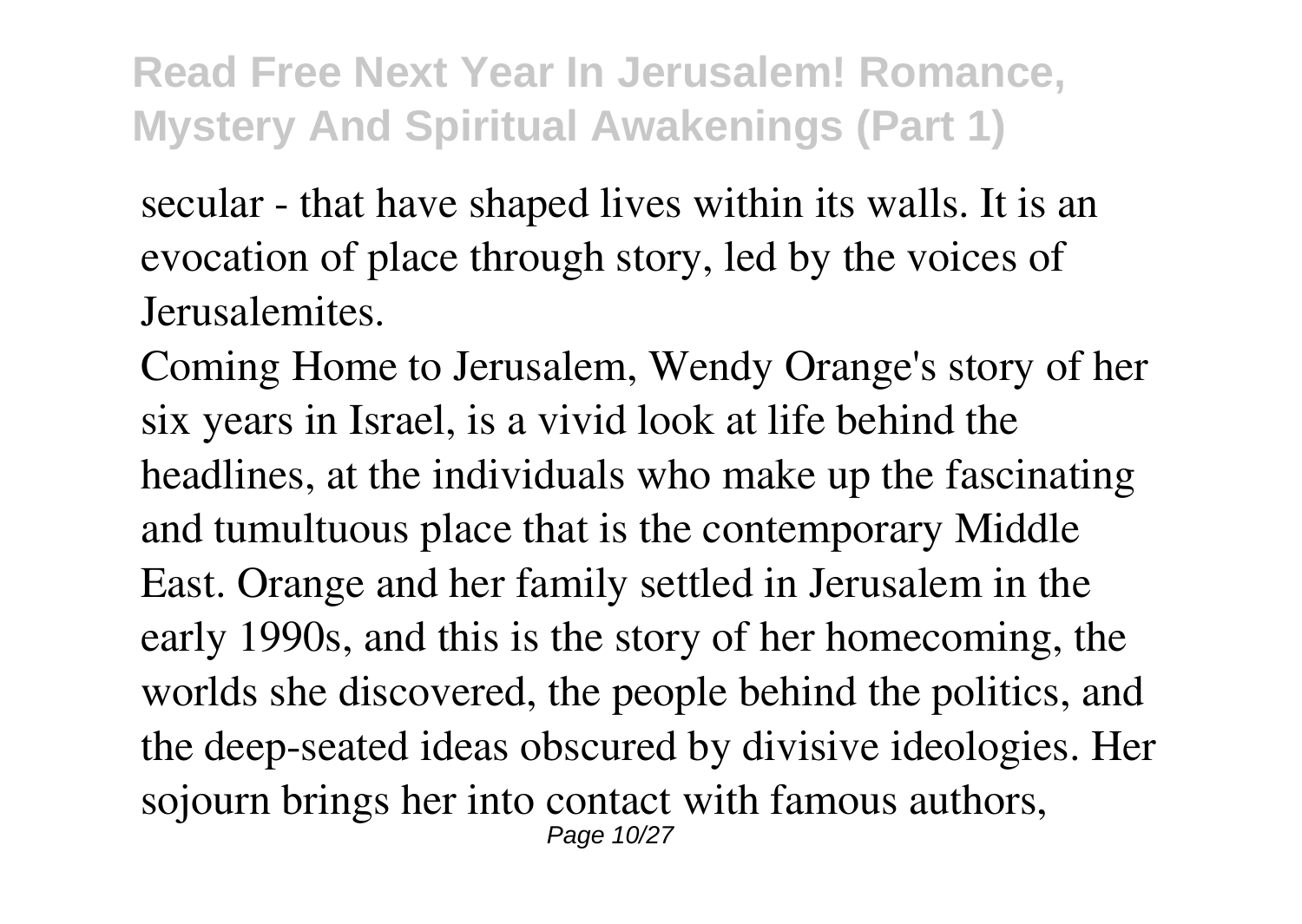obscure artists, Evangelical teachers, American-Israeli housewives, and citizens weary of the turbulent life Orange finds so fascinating. As a reporter for an American magazine, she travels to remote parts of Israel and into the Palestinian territories -- adventures that give her a broader picture of the age-old conflicts that inform the opinions of peaceniks and young soldiers, downtrodden refugees and elite politicians, on both sides of the cultural divide. Her portraits illuminate, with stunning immediacy, everyday lives lived in extraordinary circumstances, and she recounts her experiences with candor, wit, and a keen eye for the cultural and political undercurrents of her adopted Page 11/27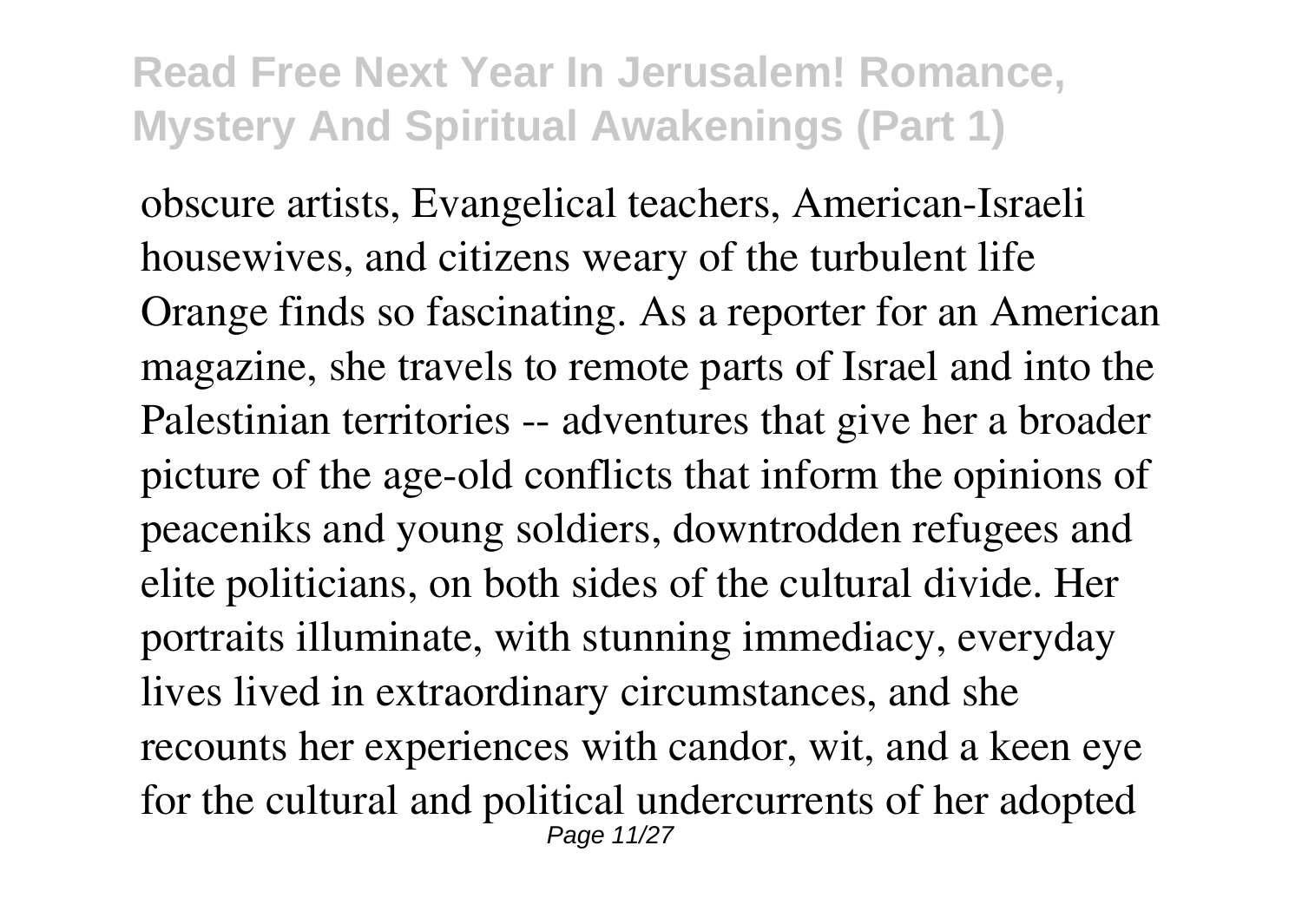home.

Israel in Experience

Next Year in Jerusalem Judea Ad 132

Unwitting Zionists

A Report on the Banality of Evil

A Path to the Wisdom Within

Next Year in Jerusalem

*A study of the Iraqi Jewish community of Zakho that investigates the community's attachment to the Land of Israel, the effects of Zionist activity, and immigration to Palestine* Page 12/2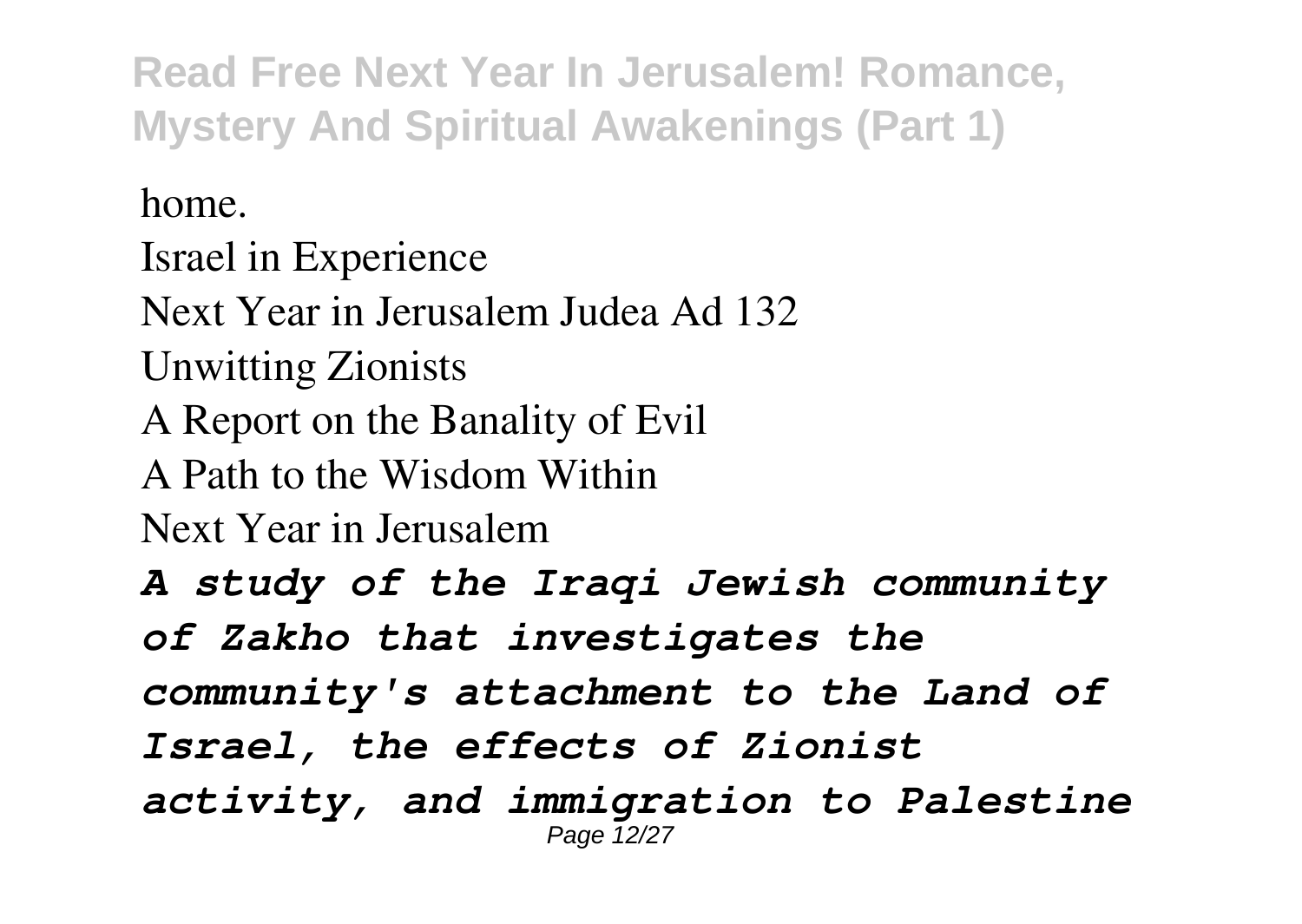*and Israel.*

*Next Year in JerusalemMoody PublishersNext Year in JerusalemExile and Return in Jewish HistoryPurdue University Press*

*An investigation into the education of women in the religious Zionist community and its influence on Orthodox Judaism.*

*3000 Years of Jewish Stories Jerusalem, 1000–1400 Introduction to the Holidays* Page 13/27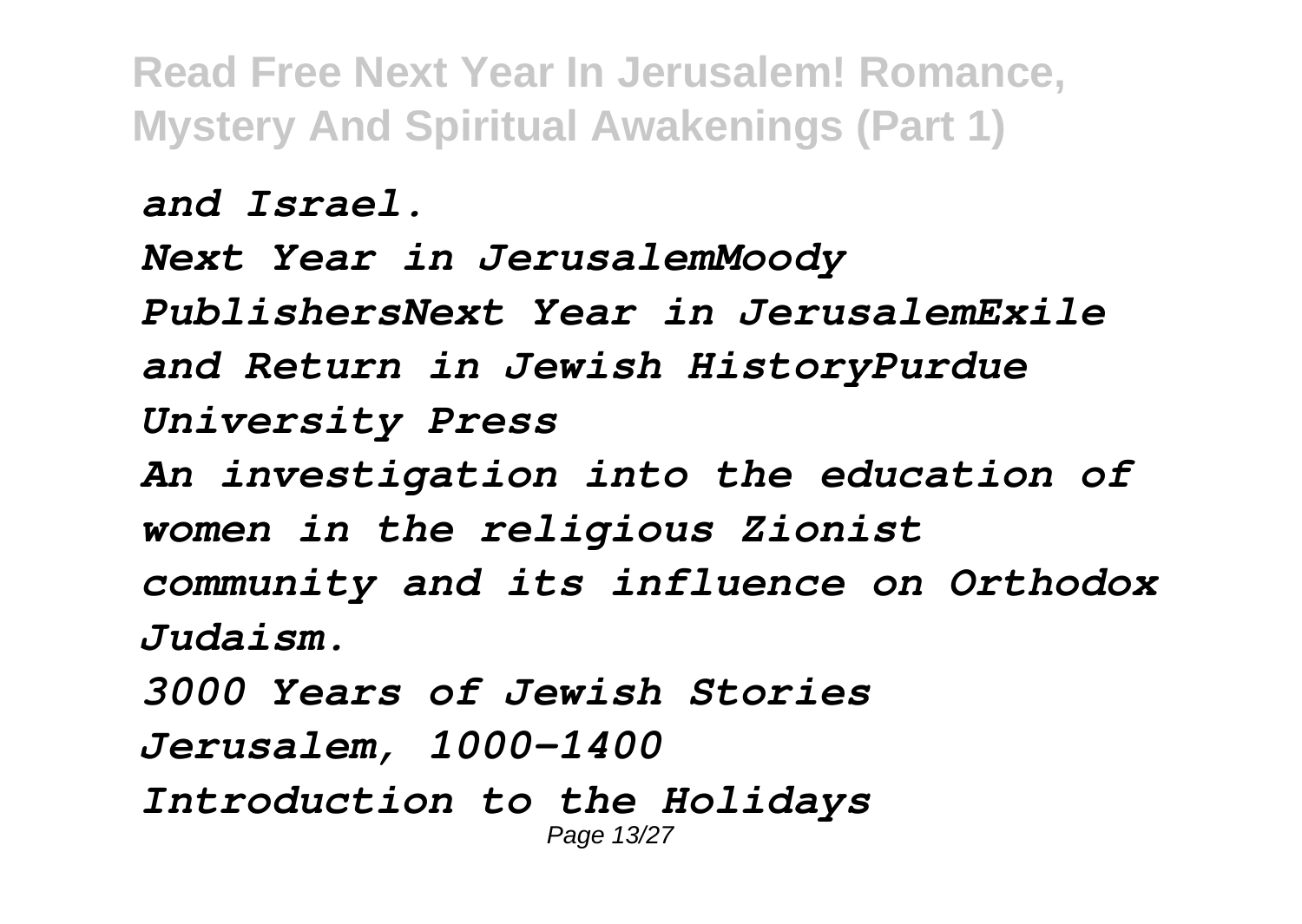#### *Next Year in Jerusalem?*

#### *Jews in the Twentieth Century*

#### *Rejoice with Jerusalem*

Jewish stories set in Jerusalem, adapted from the Talmud and Midrash, Hasidic sources, and oral tradition, with origins in the Middle East, Eastern Europe, Spain, Italy, and Greece. Next Year in Jerusalem is the exciting debut novel from a new force in the world of historical fiction. Follow the fortunes of Roman Tribune Marcus Flavius Gallus, as he struggles with his capacity for mercy versus his duty to Rome and the Emperor Hadrian. Will Esther, a Jew from the Judean village of Gophna, give up her culture and her faith for the love of a man who is the enemy of her people? And what role will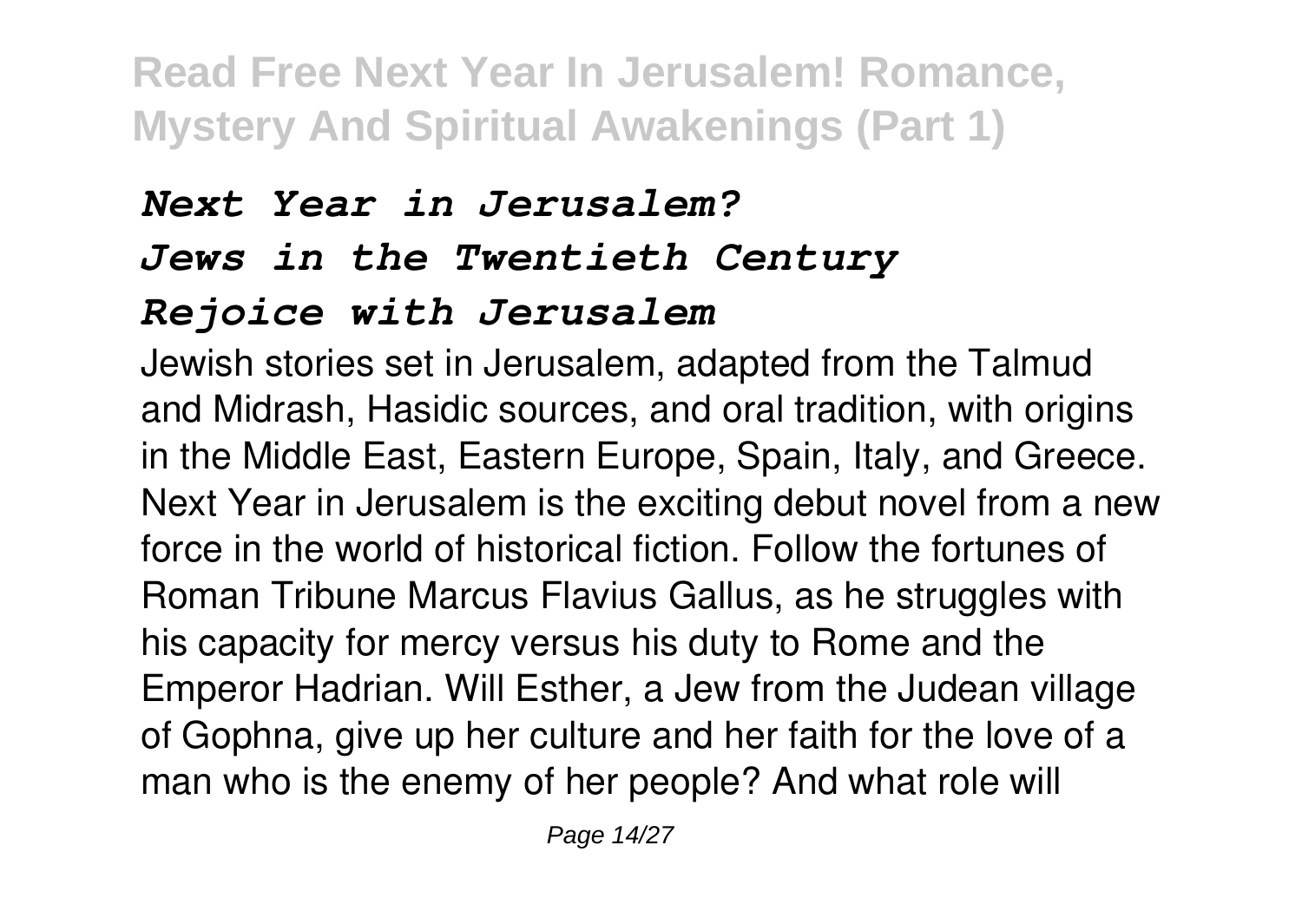Rabbi Schlomo bar Mordechai, with his wisdom and gentle ways, play in bringing an end to the Jewish rebellion? The characters bring forth tears and laughter, and definitely intone what is best and worst in the human condition. In this historic time of struggle, perseverance, and triumph of the human spirit, many obstacles must be overcome for the lovers to be together. This heart-wrenching tale of love, faith, and the clash of two cultures in a time of oppression is set during the second rebellion against the Romans. First-time author Chris J Wilkinson lives in New Zealand on a farm in the Bay of Plenty. He is father of four and the grandfather of seven. This is the first book in a trilogy. The second book is titled The Widow of Alexandria, and the third book is Pax Romanus. "I have been motivated by my love of history and archaeology,<br>Page 15/27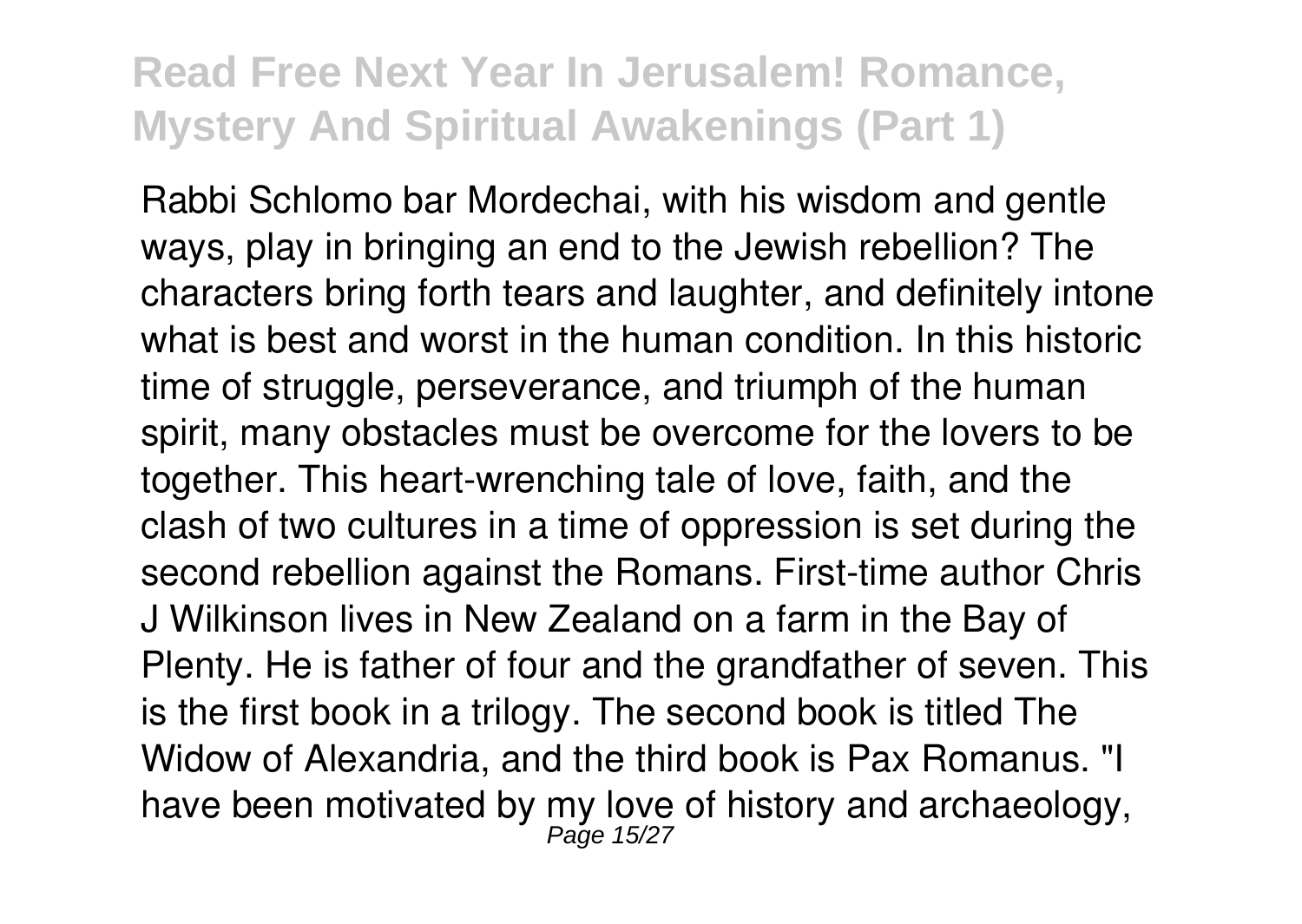especially during the Greco-Roman period, where so much of our modern culture has come from." Publisher's website: http: //sbpra.com/ChrisJWilkinson

An advocate for Palestinian human rights offers an insider's view of the Israeli peace movement, drawing on anecdotes, interviews, and letters to raise awareness about the sufferings of political prisoners, the state's increasing tolerance of apartheid-like discrimination, and the growing movement of Israelis who refuse to participate in anti-Palestinian activities. The Jewish Community of Zakho in Iraqi Kurdistan Coming Home to Jerusalem The Book of Exodi What is a Jew Winter in Jerusalem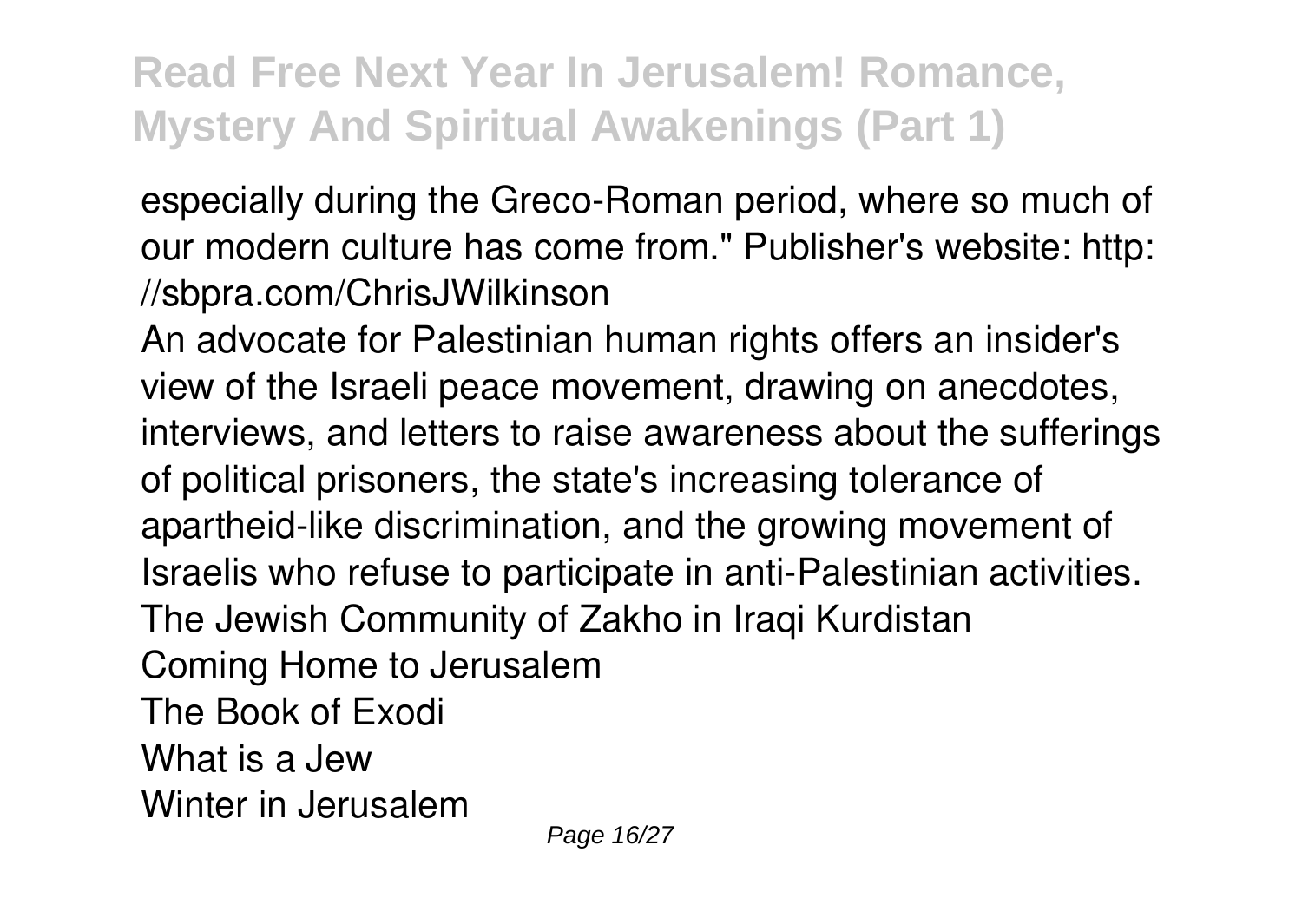A Story of Love and Courage in a Time of Roman Oppression *When did Rosh HaShana, the anniversary of creation, become a day of judgement? How does Yom Kippur unite the priest's atonement with the prophet's repentance? What makes Kohelet, read on Sukkot, the most joyful book in the Bible? Why is the remembrance of the Pesah story so central to Jewish morality? And which does Shavuot really celebrate the law or the land? Bringing together Rabbi Sacks's acclaimed introductions to the Koren Sacks Mahzorim, Ceremony & Celebration reveals the stunning interplay of biblical laws, rabbinic edicts,* Page 17/27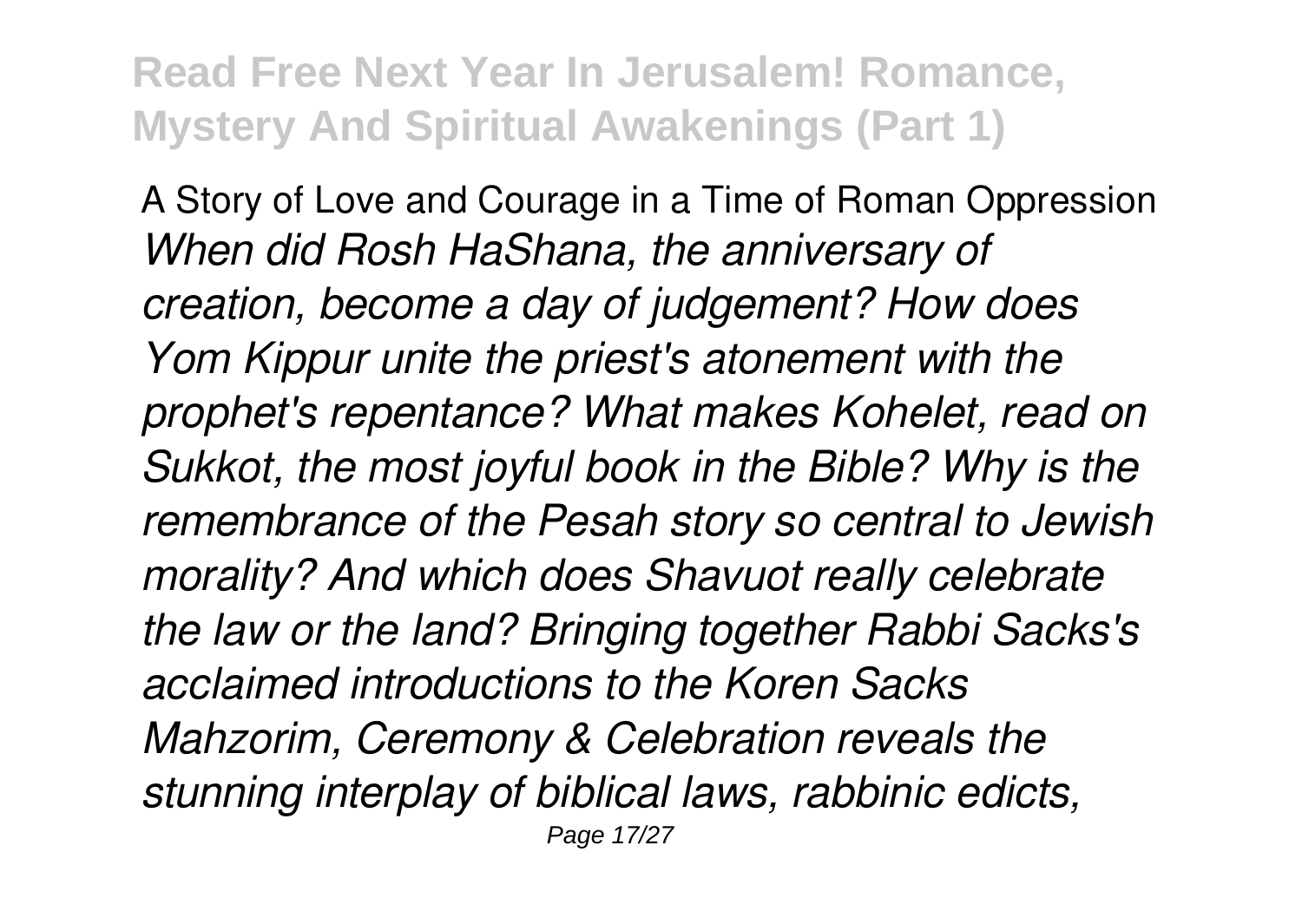*liturgical themes, communal rituals and profound religious meaning of each of the five central Jewish holidays.*

*Winner of the New York Drama Critics' Award for Best Foreign Play. "One of the most exciting new plays in ages."?The New York Times One of London and New York's most highly acclaimed plays of the season, Jez Butterworth's "wild, blissfully funny drugand-booze-fueled comedy and tragedy" (The New York Times) is a rousing exploration of national identity, living on the margins, and the necessity of rebellion. Jez Butterworth won the 1995 Evening* Page 18/27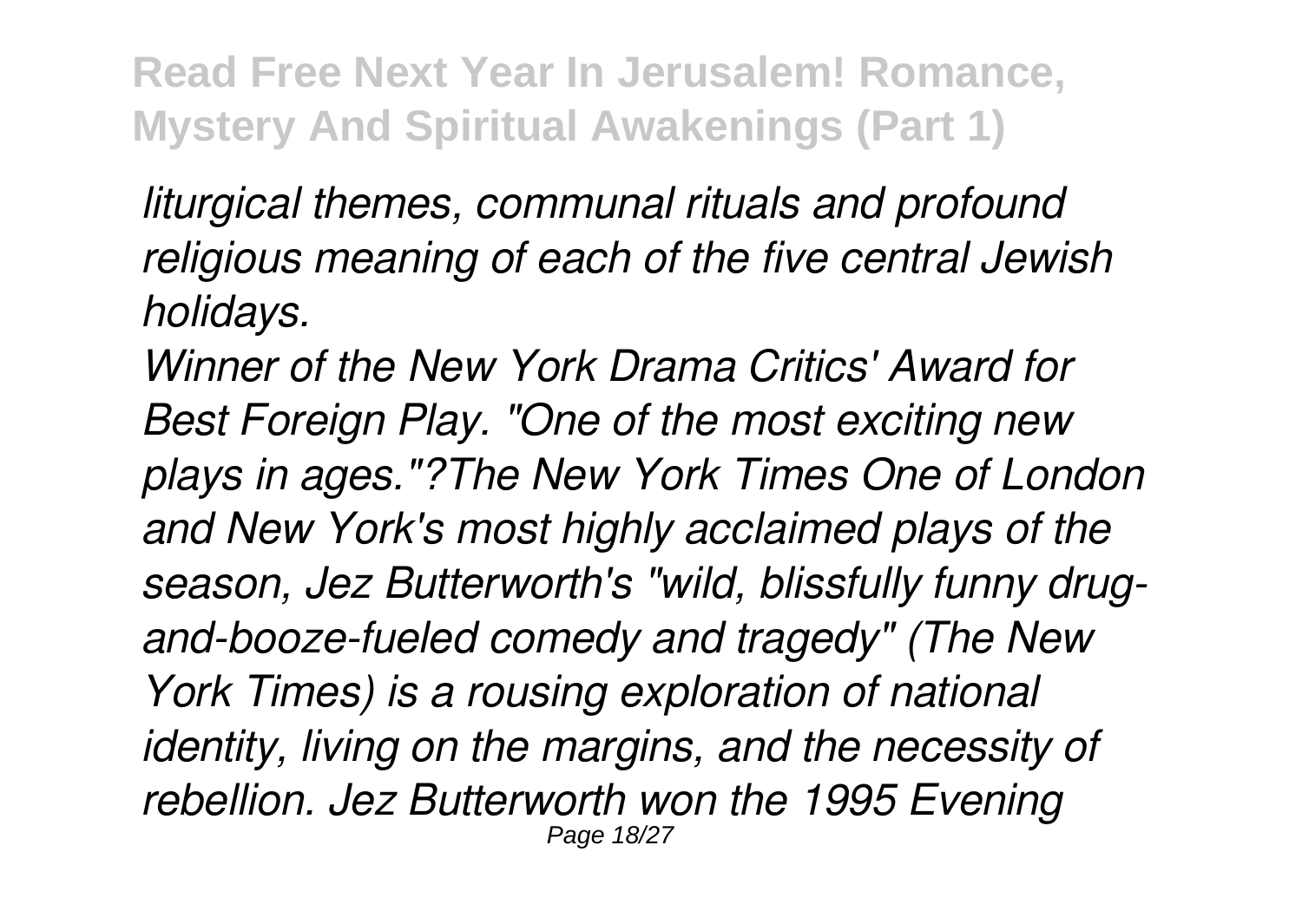*Standard Award for most promising playwright and was awarded the E.M. Forster Award from the American Academy of Arts and Letters in 2007. He also wrote and directed the film adaptations of Mojo (1998) and Birthday Girl (2002), and he co-wrote and produced Fair Game (2010).*

*""Anselm Kiefer: Next Year in Jerusalem" was the artist's first exhibition in New York since 2002. Kiefer transformed the space into a labyrinth of glass and steel vitrines, some more than twenty feet high. Each vitrine is a tableau of organic and inorganic material--cotton dresses, bushes, an airplane* Page 19/27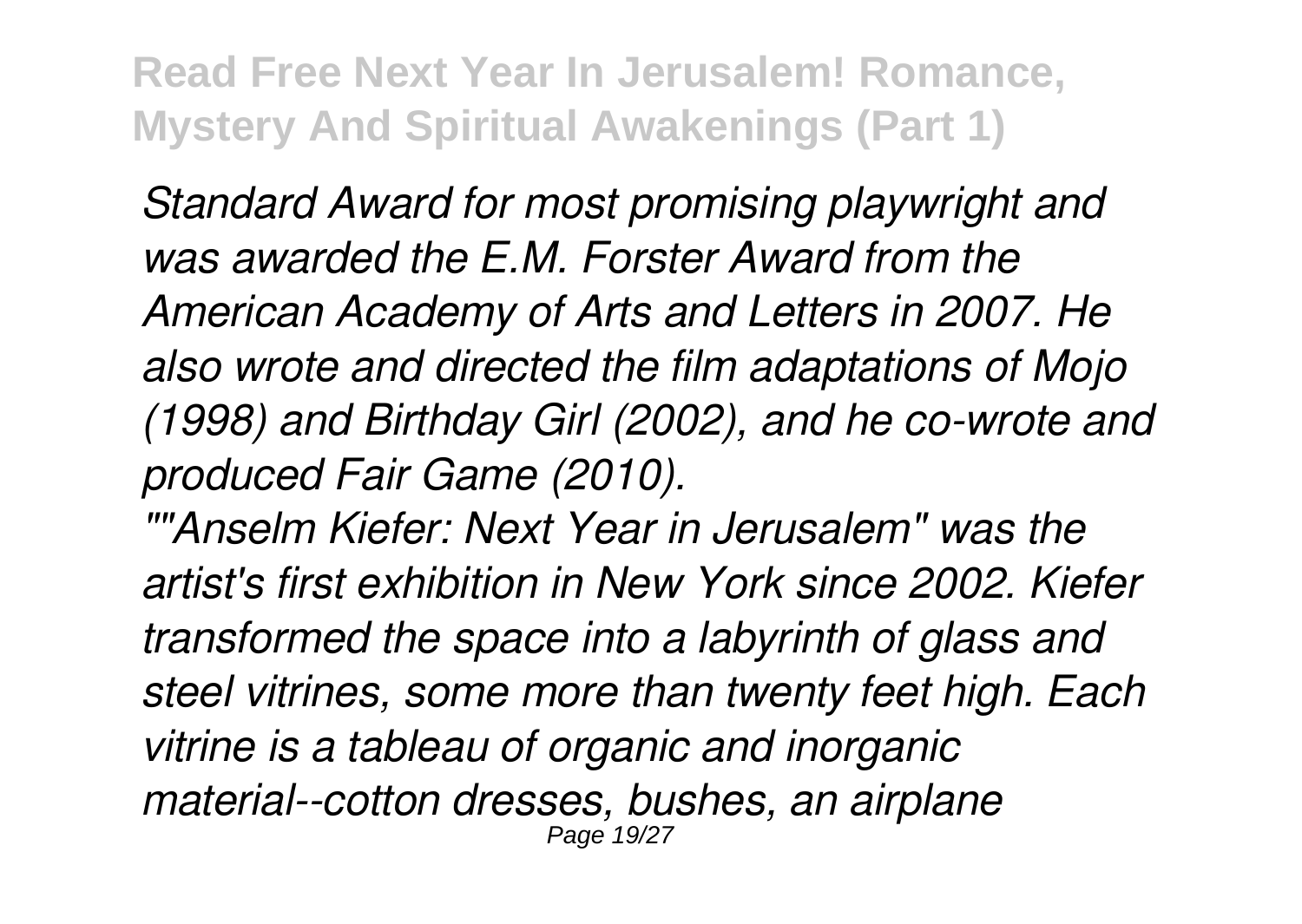*fuselage, film spools, and burned books. In large landscape paintings hung around the perimeter of the gallery, Kiefer layers ash, lead, snakeskin and other distressed materials, merging them with iconic German landscapes of mountains, sea, and forest. By constructing elaborate scenographies that fuse art and literature, painting and sculpture, Kiefer engages the complex events of history, the ancestral epics of life, death, and the cosmos. The lavishly illustrated catalogue features an essay by cultural historian and novelist Marina Warner and Anselm Kiefer's own writings."--Publisher's website.* Page 20/27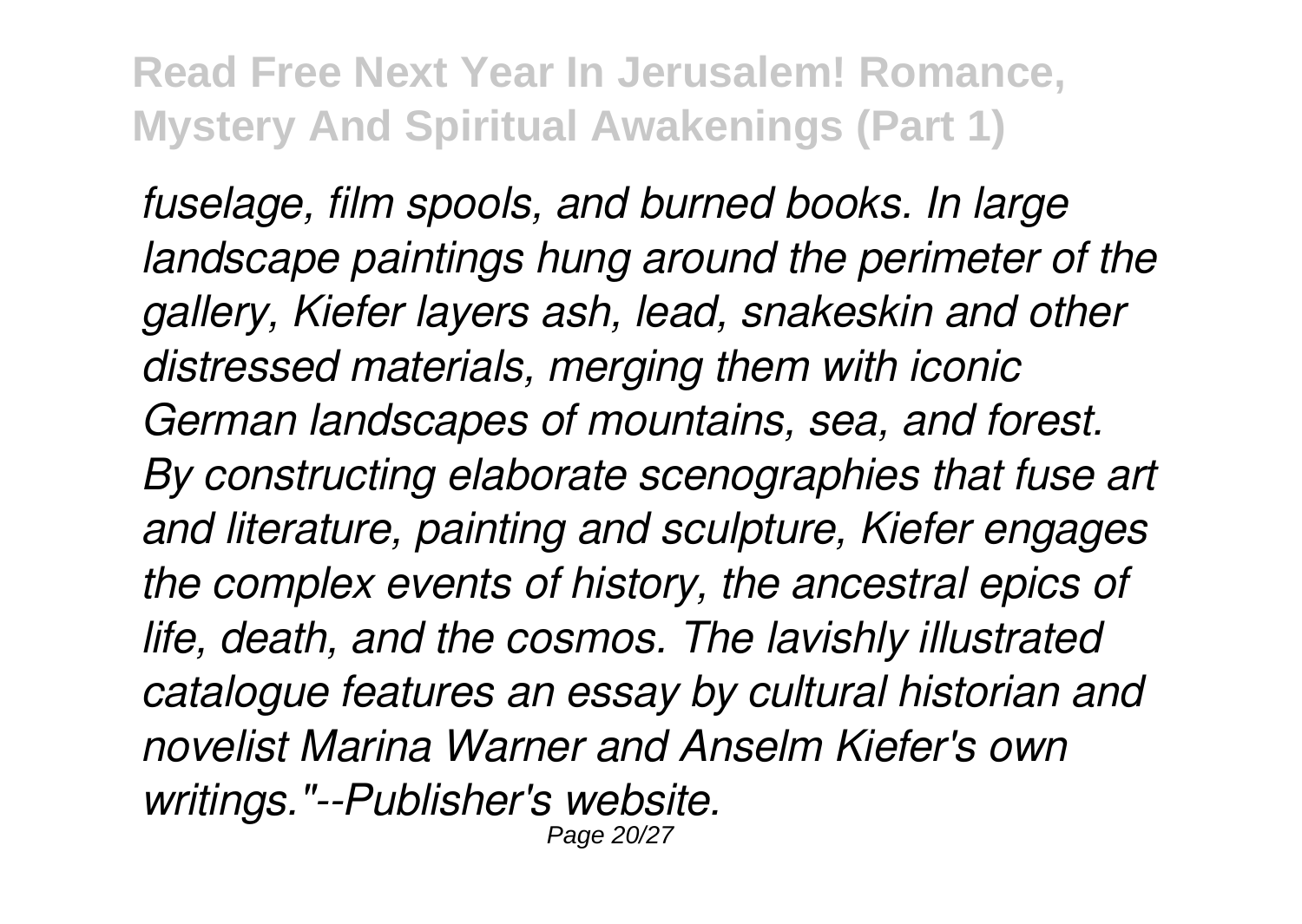#### *Traditional Texts, Modern Commentaries Jerusalem*

*This Year In Jerusalem*

*Essays*

# *Next Year in Jerusalem -- Fulfilled*

### *Eichmann in Jerusalem*

An international team of historians, archaeologists and biblical scholars discuss new perspectives on the archaeology, history and biblical traditions of ancient Jerusalem and examine their ethical, literary, historical and theological relationships. Essays range from a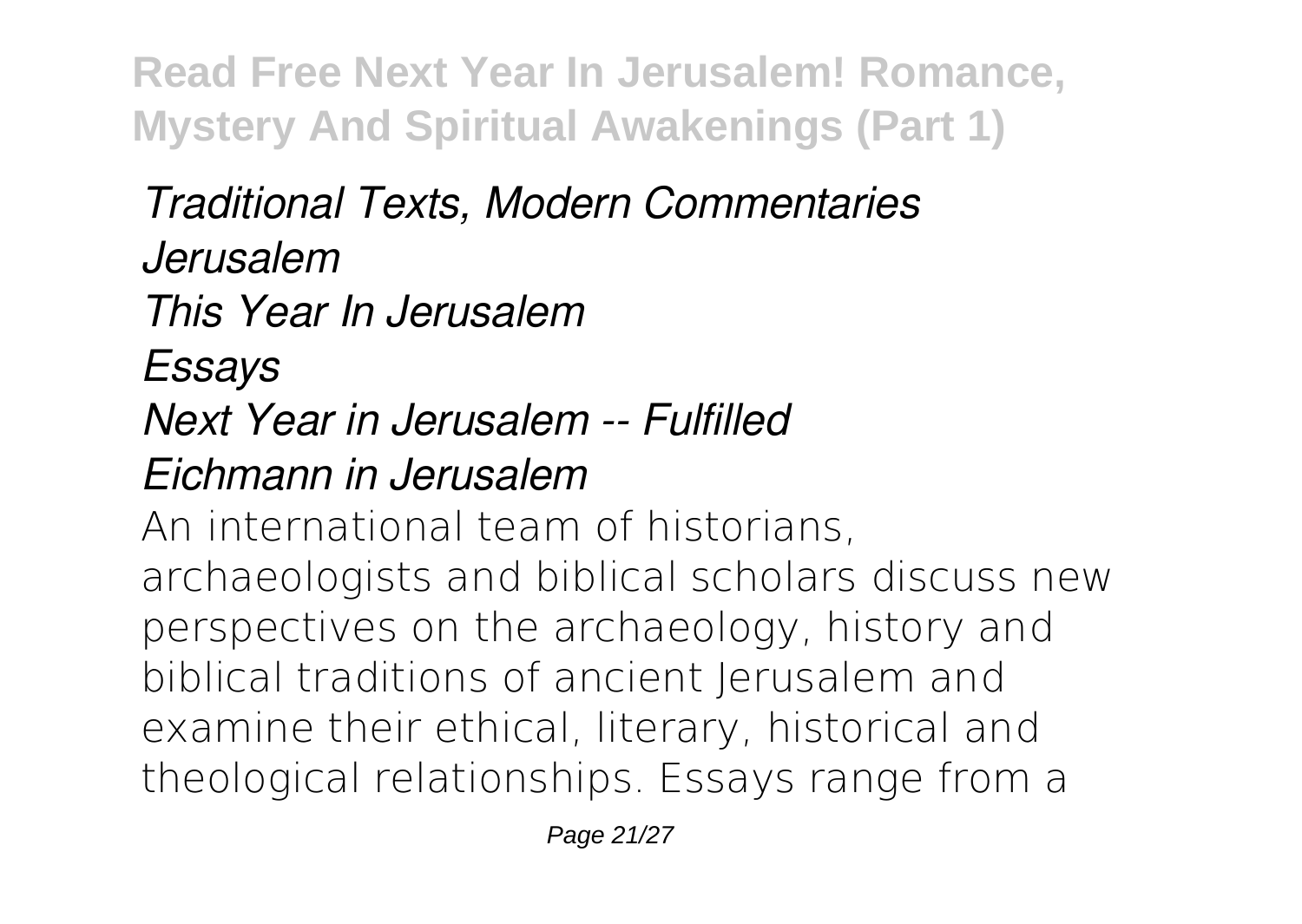discussion of the Hellenization of Jerusalem in the time of Herod to an examination of its identity and myth on the Internet, while Thomas L. Thompson's informed Introduction queries whether a true history of ancient Jerusalem and Palestine can in fact ever be written. Contributors include: Thomas L. Thompson, Michael Prior, Niels Peter Lemche, Margreet Steiner, Sara Mandell, John Strange, Firas Sawwah, Lester Grabbe, Philip Davies, Thomas M. Bolin, Ingrid Hjelm, David Gunn and Keith Whitelam.

The Torahs Seventy Faces: Commentaries on the Weekly Sidrah Compiled by Simcha Raz Edited<br>Page 22/27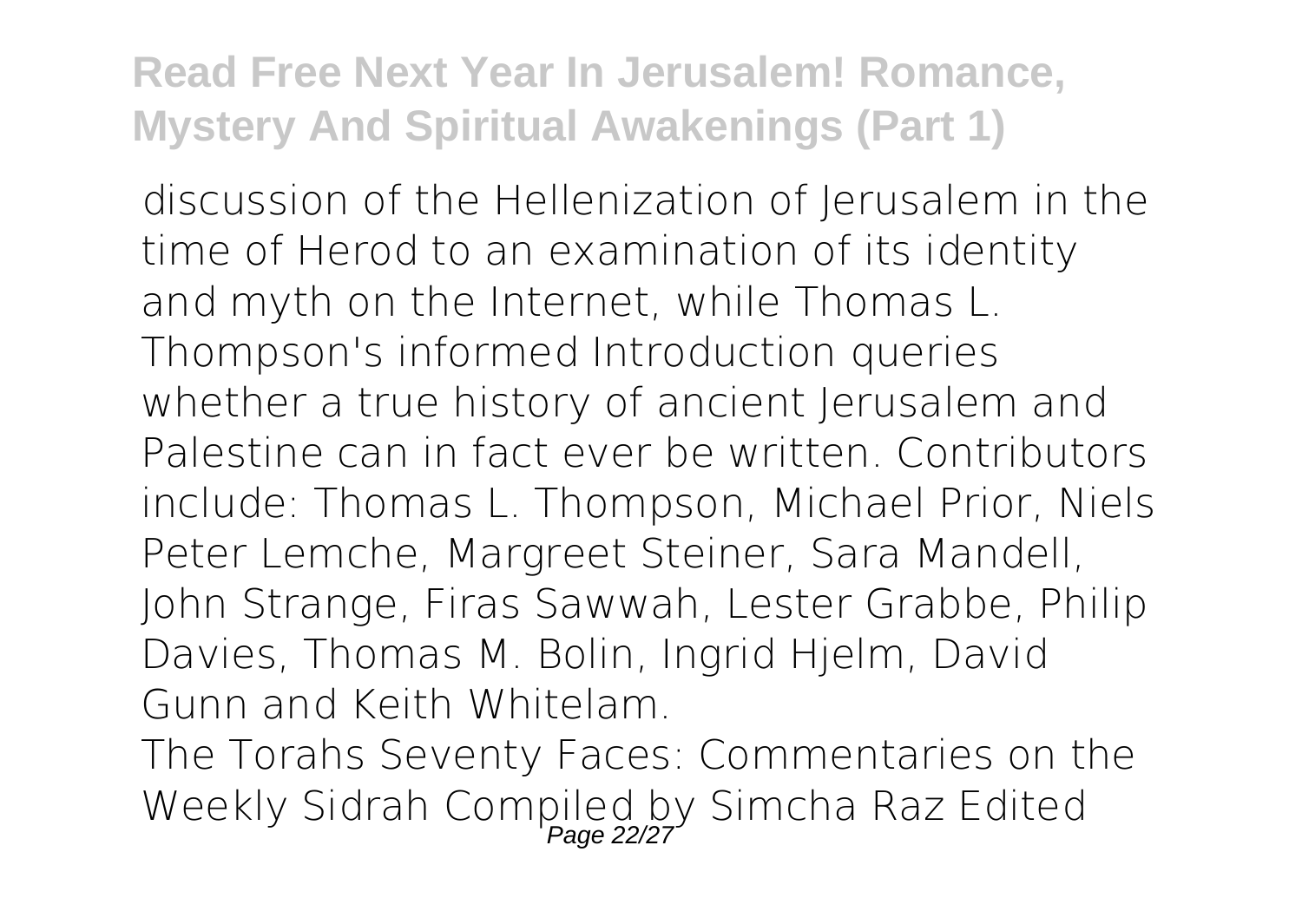with an Introduction by Dov Peretz Elkins The weekly Torah portions have served throughout history as a treasure for teaching and preaching, for law and lore, for discussion and dialog. In each portion, one finds viewpoints and background which elevate the soul, give a sense of awe and wonder, spark encouragement in times of crisis, and motivate creativity and human action. It is no wonder that, over the course of generations, wells of wisdom have sprung from the depths of these weekly lections, from which we can sustain our spirit and slake our thirst, each person according to need and temperament. Pearls of wisdom,<br>Page 23/27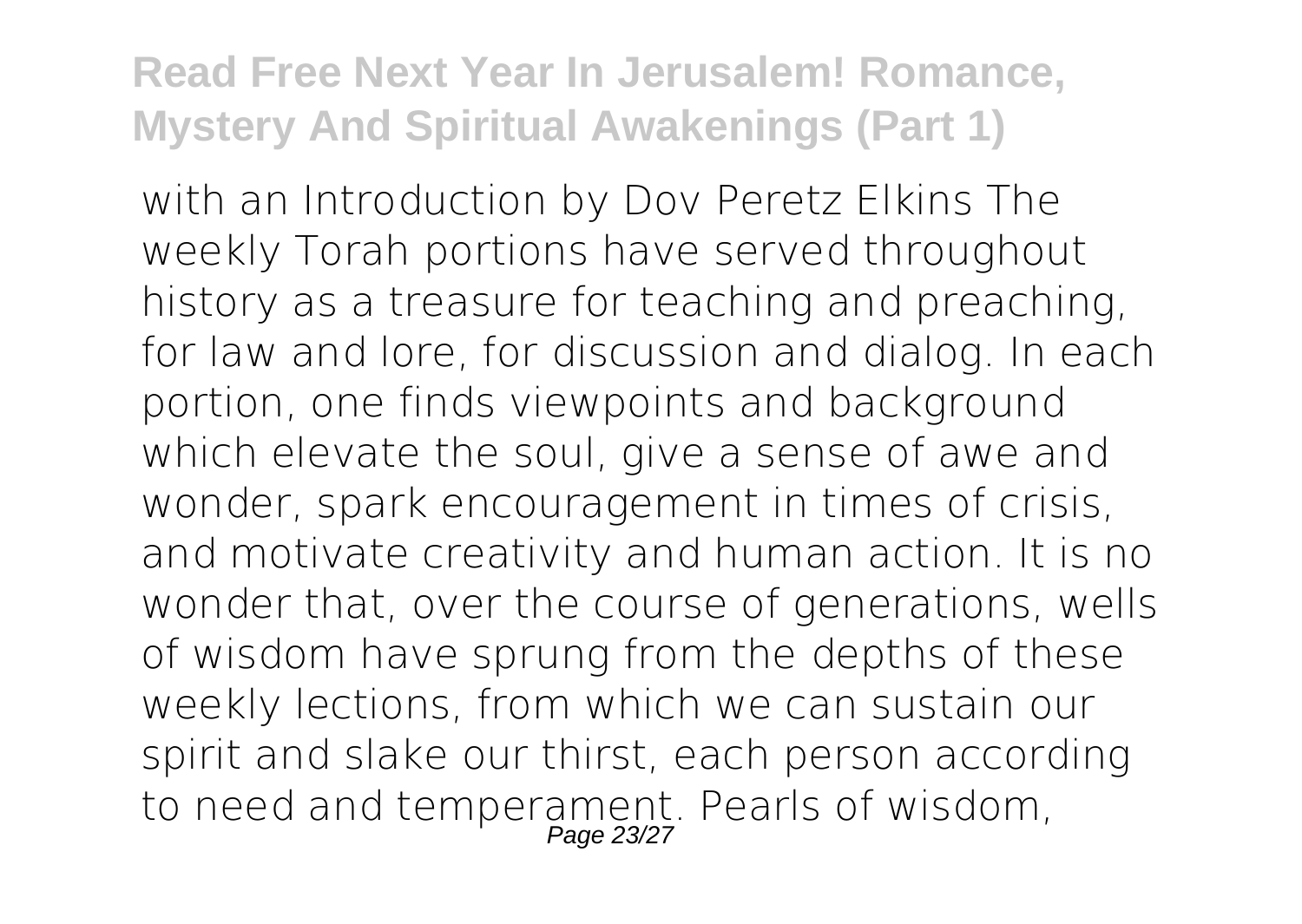ethical lessons, parables, wise proverbs, and tales of parents and children: it is all there. \* Our task in this collection of commentaries was to assemble a selection of these treasures, and to present to the reader choice nuggets from these hewn stones. Among the selections are sources from ancient rabbis, Talmudic scholars, and masters of the Midrash, as well as teachers from all periods of our history biblical commentators, Hasidic saints, pious educators and purveyors of ethical tales. The commentaries touch on a plethora of subjects, including relations among people, with our Maker, and with ourselves. In all<br>Page 24/27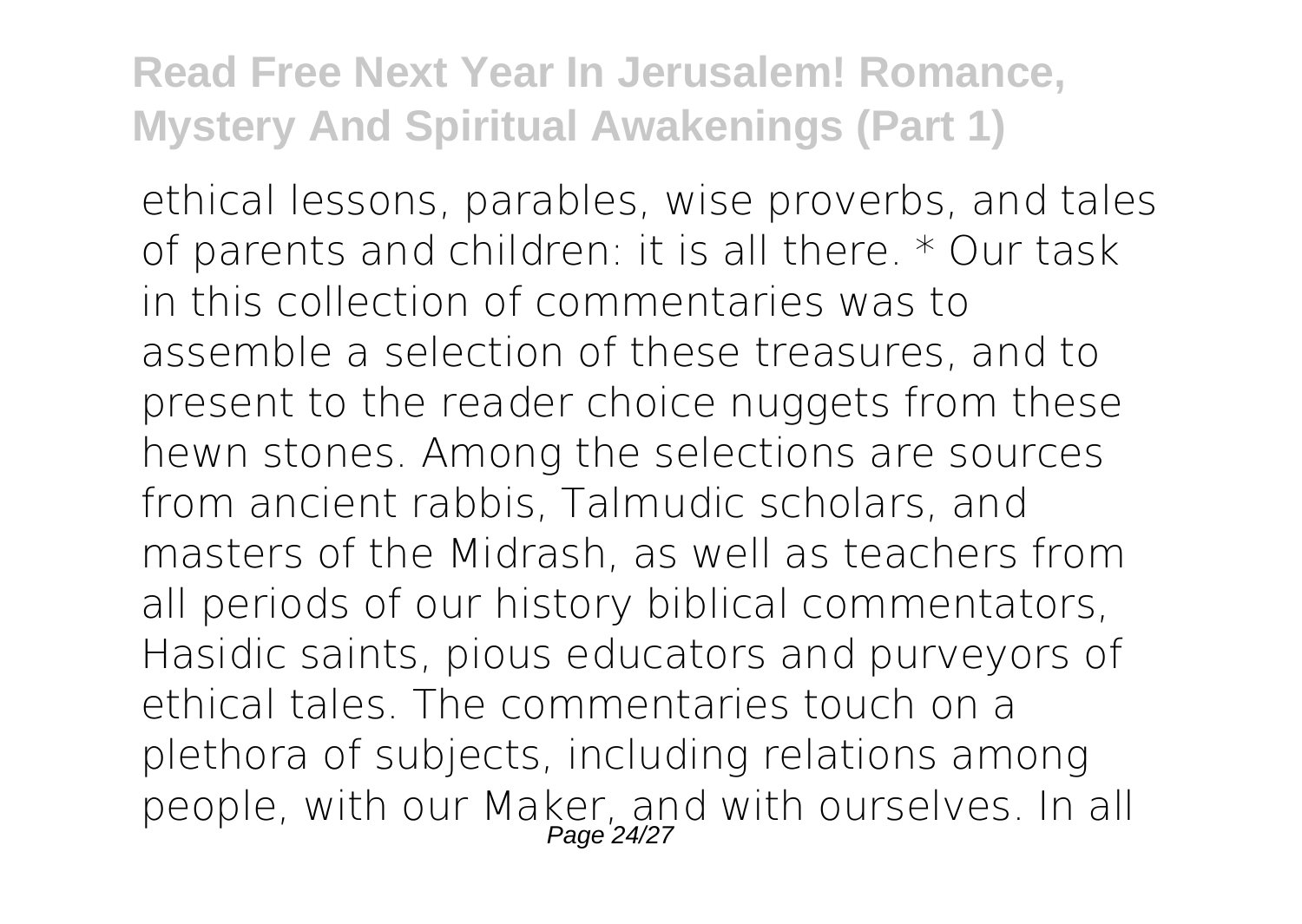this, we come to know that our holy Torah has never known boundaries. In every generation, the "people of the book" invested their thoughts, attitudes, and beliefs, recognizing that within these chapters of the Torah are embedded not only pathways that reach to the distant past, but also forms of expression for the harried present and for dreams of the future. (From the Preface) A memoir in essay form, with the body as its central reference point. Season of the Body

- The Torah's Seventy Faces
- A Review of Abraham Heschel's New Book Page 25/2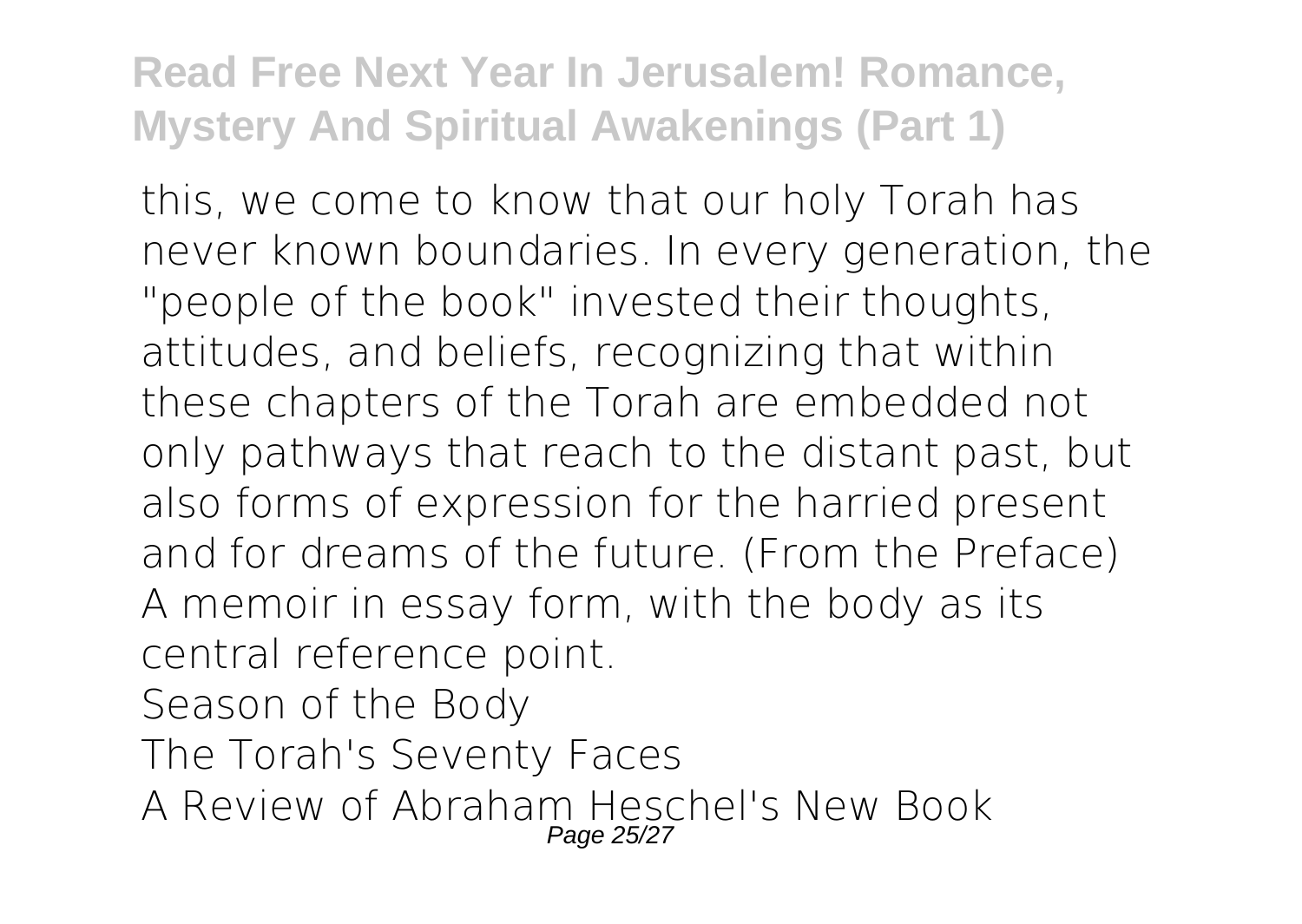Next Year in Cuba: A Cubano's Coming of Age This Year in Jerusalem Exile and Return in Jewish History **Features the original Haggadah text in both Hebrew and a new English translation,**

**and includes information on the roots of Passover, its confrontation with modernity, and its relationship to other rabbinical teachings.**

**Discusses the basic tenets of Judaism; religious law and ritual; modern Israel; Jews and Christians; the social and community concerns of Jews; and Jewish** Page 26/27